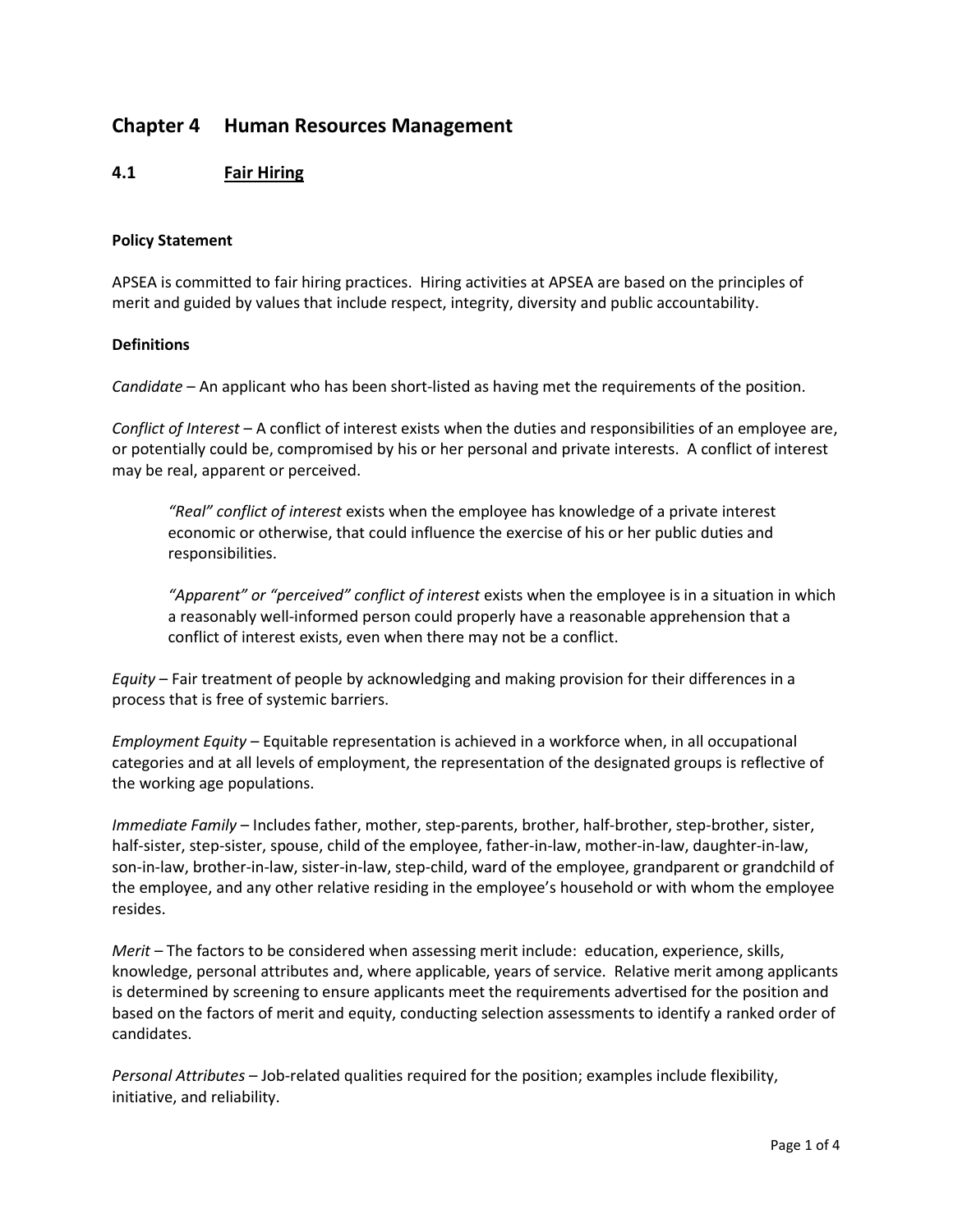*Provincial Human Rights Acts* – Including the New Brunswick Human Rights Act, the Nova Scotia Human Rights Act, the Newfoundland and Labrador Human Rights Act and the Prince Edward Island Human Rights Act.

## **Policy Objectives**

- (i) To ensure fair hiring practices are followed by APSEA.
- (ii) To ensure hiring is based on the principle of merit.
- (iii) To promote transparency, consistency, and accountability in the hiring process.
- (iv) To support employment equity.

#### **Application**

This policy applies to all APSEA employees. If there is a conflict between this policy and the provisions of a collective agreement, the collective agreement will take precedence.

This policy does not apply to the hiring of the Superintendent, as this is the responsibility of the Board of Directors.

#### **Policy Directives**

Recruitment and selection activities must be conducted in a manner that is fair, objective, consistent, equitable, non-discriminatory and legally compliant.

Persons involved in the hiring process must possess the requisite knowledge and skills in order to effectively conduct recruitment and selection activities or be a subject matter expert.

A fair hiring process includes:

- Consistent recruitment and selection processes and consistent treatment of applicants and candidates.
- Screening and selection criteria relevant to the position.
- Consistent screening, selection criteria and evaluation of candidates for similar positions.
- Interviews, rating scales, answer keys, tests and related assessments, and reference checks that are impartial and relevant to the position.
- Determination of a successful candidate based upon merit as outlined in this policy.
- Recruitment and selection activities which comply with relevant Human Rights legislation.
- Recruitment and selection activities which comply with relevant Freedom of Information and Protection of Privacy legislation.

A competition file must be created to support hiring activities. The competition file includes all necessary paperwork to support the recruitment and selection processes and provides evidence of its results.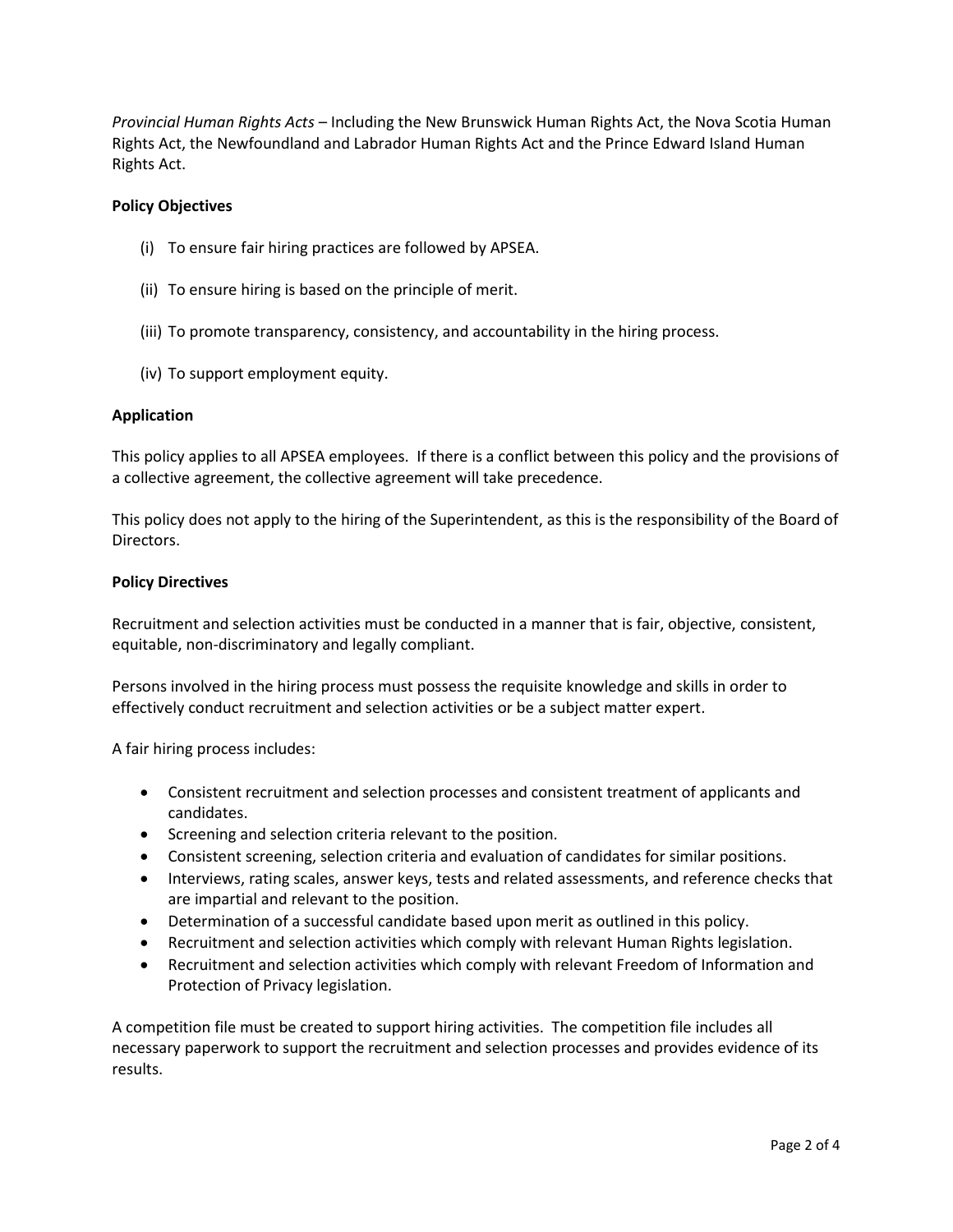## Casual Employment Opportunities

This policy should be followed when filling casual employment opportunities. Exceptions must be approved by the Superintendent.

#### Impartial Hiring

Selection panel members will disqualify themselves as participants in the selection process when their objectivity would be compromised or perceived to be compromised and/or where a candidate is a member of the employee's immediate family.

Immediate family members are not to be employed where there is potential for conflict of interest or perceived conflict of interest between the employee and the immediate family member. The final decision will be made by the Superintendent on a case-by-case basis.

The persons conducting interviews must enquire of candidates whether there is a potential conflict of interest if the candidate were to be appointed to the position.

#### Background Checks

To assess the candidate's suitability for employment, the following background checks must be completed;

- Criminal record check
- Child abuse registry check, where applicable
- Reference checks

Additional background checks that may be conducted include;

- Verification of a candidate's education credentials
- Verification of professional association membership
- Driving record checks
- Medical clearance

Reference checks will be conducted and must include recent supervisors who have worked with the candidate for a sufficient period of time to be able to offer an informed assessment. References from immediate family members are not permitted.

Candidates must provide consent prior to APSEA carrying out background checks. In the event a candidate does not consent to having background checks completed for the position, the candidate will be disqualified from the competition.

#### **Roles and Responsibilities**

The Selection Committee is accountable for:

 Ensuring recruitment and selection is conducted in a manner that is consistent with this policy and the applicable collective agreement.